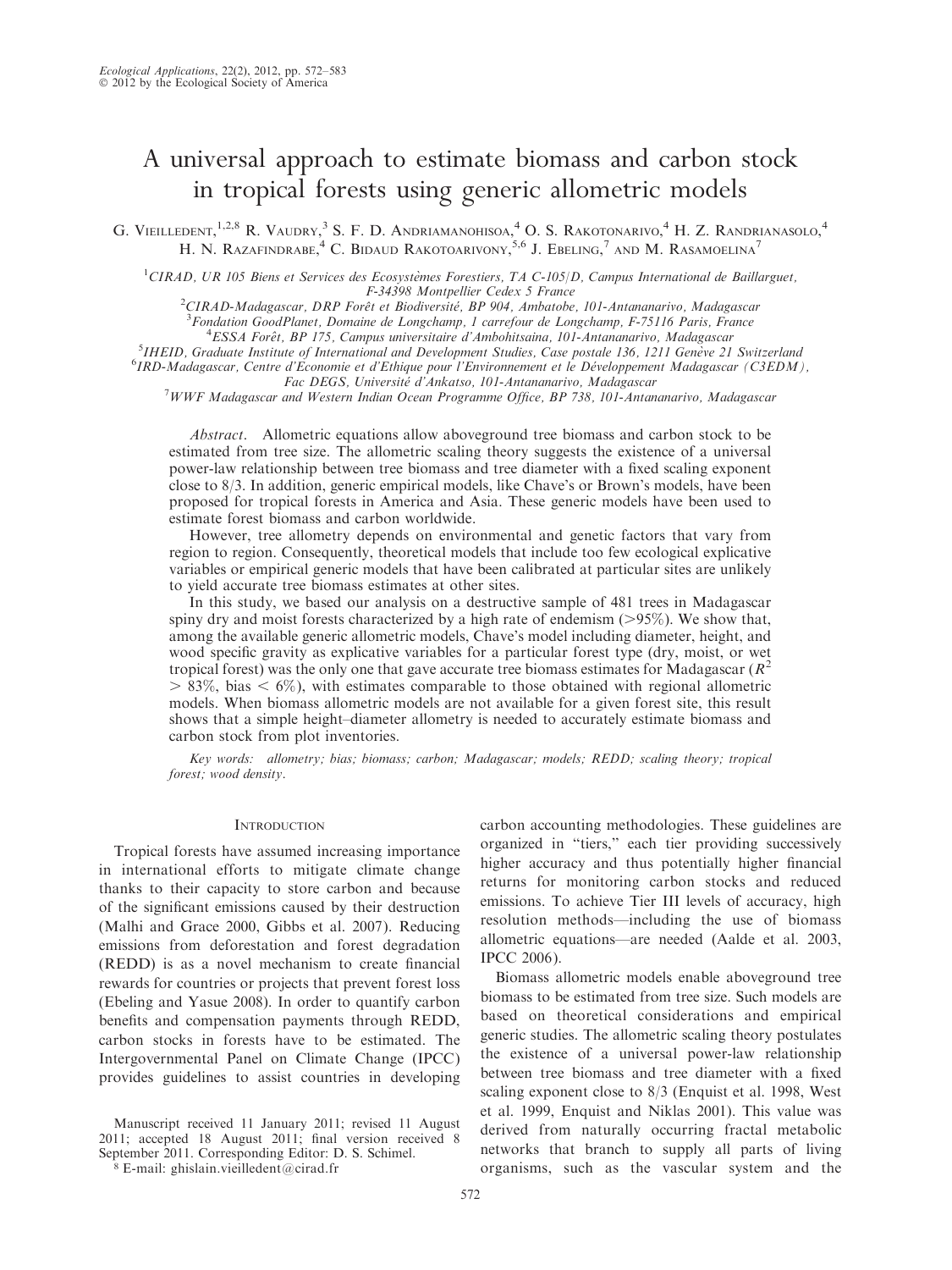branching structure in trees (West et al. 1997). Relying on the allometric scaling theory, several authors recently developed regional biomass allometric models assuming a power-law relationship between tree biomass and tree diameter (Ketterings et al. 2001, Chojnacky 2002, Zianis and Mencuccini 2004, Pilli et al. 2006, Navar 2009) while discussing the existence of a truly universal value of 8/3 (2.667) for the scaling exponent. The simple power-law relationship has also been questioned for large trees (Niklas 1995, Chave et al. 2005) because of mechanical and physiological limits to an increase in tree height at large diameters. For this reason, using a power-law relationship might lead to overestimation of biomass for large trees. To overcome this problem, polynomial models of degree two and three on diameter, viewed as a reasonable generalization of the power-law model, have been used (Brown et al. 1989, Niklas 1995, Chave et al. 2005). The hypothesis of a unique explicative variable based on tree size (i.e., tree diameter) to estimate biomass has also been called into question. Including tree height as an additional size covariate has generally been shown to lead to far better biomass estimates (Brown et al. 1989, Chave et al. 2005). Chave et al. (2005) also found that environmental variables such as precipitation and seasonality, which determine forest type (e.g., dry, moist, and wet tropical forest), were significant variables in predicting tree biomass. In addition, the importance of wood density as an intrinsic explicative variable was confirmed in several studies (Baker et al. 2004, Chave et al. 2005, 2009, Henry et al. 2010). Although the value of the allometric scaling theory for reliably estimating biomass in tropical forests seems questionable, the general idea that body size (in this case, tree size) explains much of the structural, functional, and ecological characteristics of an organism (e.g., tree biomass) certainly holds true. This suggests the possibility of developing accurate generic allometric models by using a generalization of the power-law relationship and incorporating a limited number of additional size, species-specific, and environmental covariates (Brown et al. 1989, Niklas 1995, Chave et al. 2005, Pilli et al. 2006).

Two major research efforts sought to establish such generic empirical allometric models for tropical forests by using large pan-continental data sets. Brown et al. (1989) and Brown (1997) used data from Central and South America and south and southeast Asia, and the resulting models were updated by Pearson et al. (2005). These models have particular relevance in the context of REDD because they are formally recommended by the IPCC for estimating carbon stocks in tropical forests (Aalde et al. 2003, IPCC 2006). In the second major study, Chave et al. (2005) used a large data set including 2412 trees from 15 countries in tropical America and tropical Asia to develop generic allometric models. Although data was derived from many different sites throughout the tropical world, the best models led to very high coefficients of determination ( $R^2 > 99\%$ ) and very low biases ( $0 < \text{bias} < 6\%$ ). This suggests that Chave et al.'s generic models are robust and should yield accurate results for tree biomass throughout the tropics. Indeed, the models developed by Brown et al. and Chave et al. have been widely used to estimate tree biomass and carbon stocks at new sites (Blanc et al. 2009, Fox et al. 2010, Rutishauser et al. 2010). This has even been the case for sites in Africa (Brown et al. 1989, Martin et al. 2004), even though no data from African countries was used to estimate the parameters of either model.

Despite the apparent general validity of allometric equations based on large data sets, trees would be expected to present different allometric relationships from one region to another depending on environmental factors (e.g., soil and climate) and species functional traits (e.g., wood density, crown architecture; Vieilledent et al. 2010). This should prevent the use of generic models calibrated at specific sites to estimate carbon and biomass at other sites. To overcome this challenge, it would be extremely useful to find an accurate universal biomass allometric model (with a high coefficient of determination and a low bias), incorporating a relatively low number of size, species-specific, and environmental covariates. The aim of our study was to identify (or invalidate) such a model among the available generic theoretical and empirical models.

To this end, we compared regional empirical models with theoretical and generic empirical models to estimate tree biomass in several sites in the spiny dry and moist–wet forests of Madagascar. Madagascar forests are a valuable test case for the applicability of generic theoretical and empirical models for two reasons. First, no African data sets have been used to estimate parameters of existing generic allometric models, even though Africa accounts for 30% of tropical forest (FAO 2005). Second, Madagascar has a very high rate of endemism (close to 96%) for tree species (Goodman and Benstead 2005), meaning that tree species may have different functional traits from species in tropical America and Asia. Finally, we demonstrated that Chave's model including height as an additional size covariate to tree diameter and including one synthetic environmental factor (annual precipitation) and one synthetic species functional trait (wood specific gravity) was the only generic model to be particularly robust, leading to accurate estimates of tree biomass at new sites ( $R^2 > 83\%$  and bias  $\lt 6\%$ ). When biomass allometric models are not available for a given forest site, this result shows that a simple height–diameter allometry is needed to accurately estimate biomass and carbon stock from plot inventories.

#### MATERIAL AND METHODS

## Field data

Sites and forest classification.—Data for biomass allometric models were collected in five forest sites in Madagascar (Appendix A and Table 1). Around the central point of each site, we defined a buffer zone with a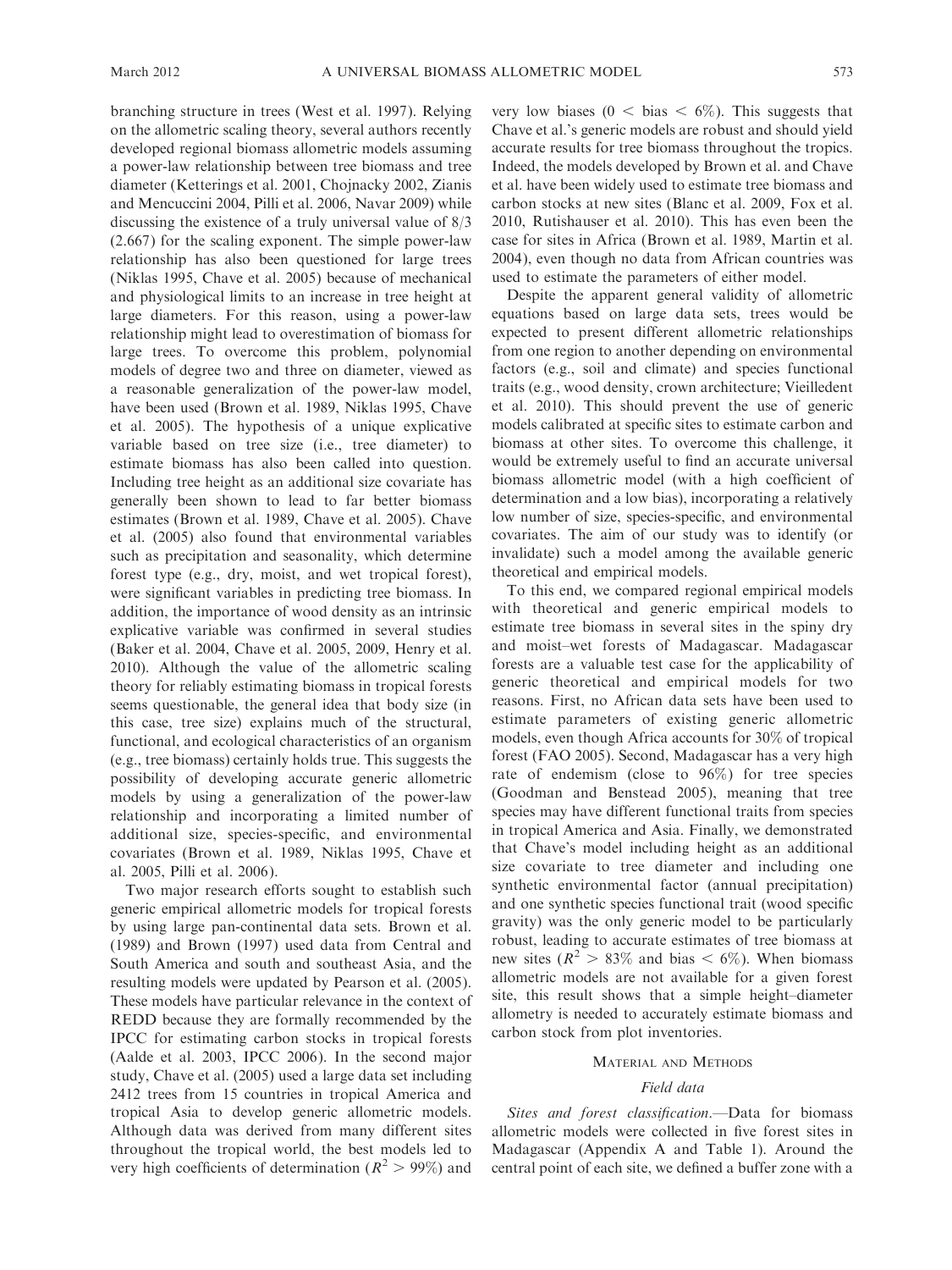| Forest site, village             | Latitude and<br>longitude              | Altitude<br>(m) | T<br>$(^{\circ}C$ ; $\times 10)$ | $Min-max$   | $T$ seas. | $P$ (mm) |
|----------------------------------|----------------------------------------|-----------------|----------------------------------|-------------|-----------|----------|
| Bealanana, Analila               | $14.453611^{\circ}$ S.<br>49.046389° E | 1214            | 195                              | $96 - 287$  | 2156      | 1502     |
| Ivohibe, Sakaroa                 | 22.439167° S.<br>46.989722° E          | 582             | 213                              | $118 - 291$ | 2592      | 1257     |
| Fort Dauphin wet, Beampingaratra | 24.475278° S.<br>46.899722° E          | 469             | 214                              | $114 - 297$ | 2546      | 1293     |
| Fort Dauphin dry, Manavy         | 24.954722° S.<br>45.753889° E          | 193             | 237                              | $121 - 334$ | 2941      | 538      |
| Fandriana, Fiadanana             | $20.454444$ ° S.<br>47.601389° E       | 1130            | 181                              | $90 - 263$  | 2580      | 1690     |

TABLE 1. Forest site characteristics: latitude, longitude, altitude, temperature  $(T)$ , temperature seasonality  $(T \text{ seas})$  and precipitation seasonality ( $P$  seas.) for the central point of the site.

Notes: Mean temperature  $(T)$  and range (min–max) were computed using the 12 monthly mean temperatures.  $T$  seas. was defined as 100 times the standard deviation (SD) of the monthly mean temperatures ( $\degree C$ ;  $\times$ 10). P seas. was defined as the coefficient of variation  $(SD/mean)$  of the monthly mean precipitation (in mm). Annual precipitation mean  $(P)$  and range (min–max) were computed from the annual precipitation means for the 10 km radius prospecting area around the central point of the site. All bioclimatic variables came from the WorldClim database (Hijmans et al. 2005). Plugge forest categories (very dry, dry, moist, and wet forests) come from a classification based on vegetation image analysis (from MODIS, moderate resolution imaging spectroradiometer), on topographic data (from SRTM, shuttle radar topography mission), and climatic data (Plugge et al. 2010).

10 km radius corresponding to our prospecting area (Appendix A). We used the classification of Plugge et al. (2010) to categorize the five forest sites. This classification was based on vegetation image analysis (from moderate resolution imaging spectroradiometer [MODIS]), on topographic data (from shuttle radar topography mission [SRTM]), and on climatic data. One site (Fort Dauphin dry) was categorized as a tropical spiny dry forest, one site (Fandriana) was categorized as a tropical moist forest, and one site (Fort Dauphin wet) was categorized as a tropical wet forest. Two sites (Bealanana and Ivohibe) were located at the limit of the moist and wet regions and were categorized as moist–wet forests (Appendix A and Table 1). We consequently decided to group the moist and wet forest sites in a single ''moist–wet'' category for the purpose of our biomass modeling approach.

Species and tree sampling method.—In each of the five forest sites, we identified the dominant tree species. Trees belonging to these species to be cut down were chosen nonrandomly, i.e., in such a way that they spanned a large part of the absolute species diameter range at our sites. Trees up to 54 cm  $D(D)$ , tree diameter at 1.30 m height) were cut in the moist–wet forest and trees up to 32 cm D were cut in the spiny dry forest. For each tree *i*, we measured the diameter  $(D_i, \text{in cm})$  with a 1-mm precision tape and the total height  $(H<sub>i</sub>, in cm)$  with a 1-cm precision tape. We chain-sawed the trees into smaller segments and used a 0.25-kg precision scale to weigh the total fresh aboveground biomass of the tree including trunk, branches, and leaves ( $fAGB_i$ , in kg).

Wood sampling method.—To account for the withintree variability of the wood physical characteristics, we collected samples of wood at four heights in the tree. One sample was taken at the base, one at the middle, and one at the top of the trunk and one at the crown. As samples of the trunk, using a chainsaw, we removed a rectangular wood core extending from the bark to the wood heart. As the crown sample, after selecting a branch at random, we took a disk of wood. The green mass of each sample s ( $m_{gr,s}$ , in g) was measured in the field using a 0.1-g precision scale. Wood samples were stored in hermetically sealed plastic bags until water content and wood specific gravity could be measured at the laboratory.

## Water content and wood specific gravity measurement

The green volume (in  $cm<sup>3</sup>$ ) of the wood samples was measured using the water displacement method. A container capable of holding the samples was filled with water and placed on a digital 0.01-g precision scale. Each wood sample s was entirely submerged in the water using a thin wire of negligible volume. The measured mass of displaced water (in g) was equal to the volume of the sample  $(V_s$ , in cm<sup>3</sup>) as water density was assumed to be 1  $g/cm<sup>3</sup>$  at the ambient temperature in the lab (close to  $20^{\circ}$ C).

Each sample was oven-dried at  $75^{\circ}$ C until a constant mass  $m_{\text{ov},s}$  was obtained. Using a hygrometric and thermal balance at  $103^{\circ}$ C, we measured the mean residual water content after drying (RWC<sub>i</sub>, in  $\%$ ) of 10 wood samples chosen at random for each site j. We then computed the anhydrous mass  $m<sub>s</sub>$  of sample s from site  $j, m_s = m_{\text{ov},s}(1 - \text{RWC}_j/100).$ 

With the green volume  $V_s$ , the anhydrous mass  $m_s$ , and the water density ( $\rho_{wa}$ , in g/cm<sup>3</sup>), we computed the wood specific gravity of sample s ( $\rho_s$ , unitless),  $\rho_s = m_s/V_s/\rho_{\text{wa}}$ . The water content of sample s (WC<sub>s</sub>, in  $\%$ ), was computed using the green mass  $m_{\text{gr,s}}$  and the anhydrous mass  $m_s$ ,  $WC_s = 100(m_{gr,s} - m_s)/m_{gr,s}$ . We then computed  $\rho_i$ and  $WC<sub>i</sub>$  the mean wood specific gravity and water content of each tree i, respectively (Williamson and Wiemann 2010). We also computed the mean wood specific gravity at the species and genus level to complete the world wood density data base (Appendix B). Using the tree water content  $(WC_i)$  and the fresh aboveground biomass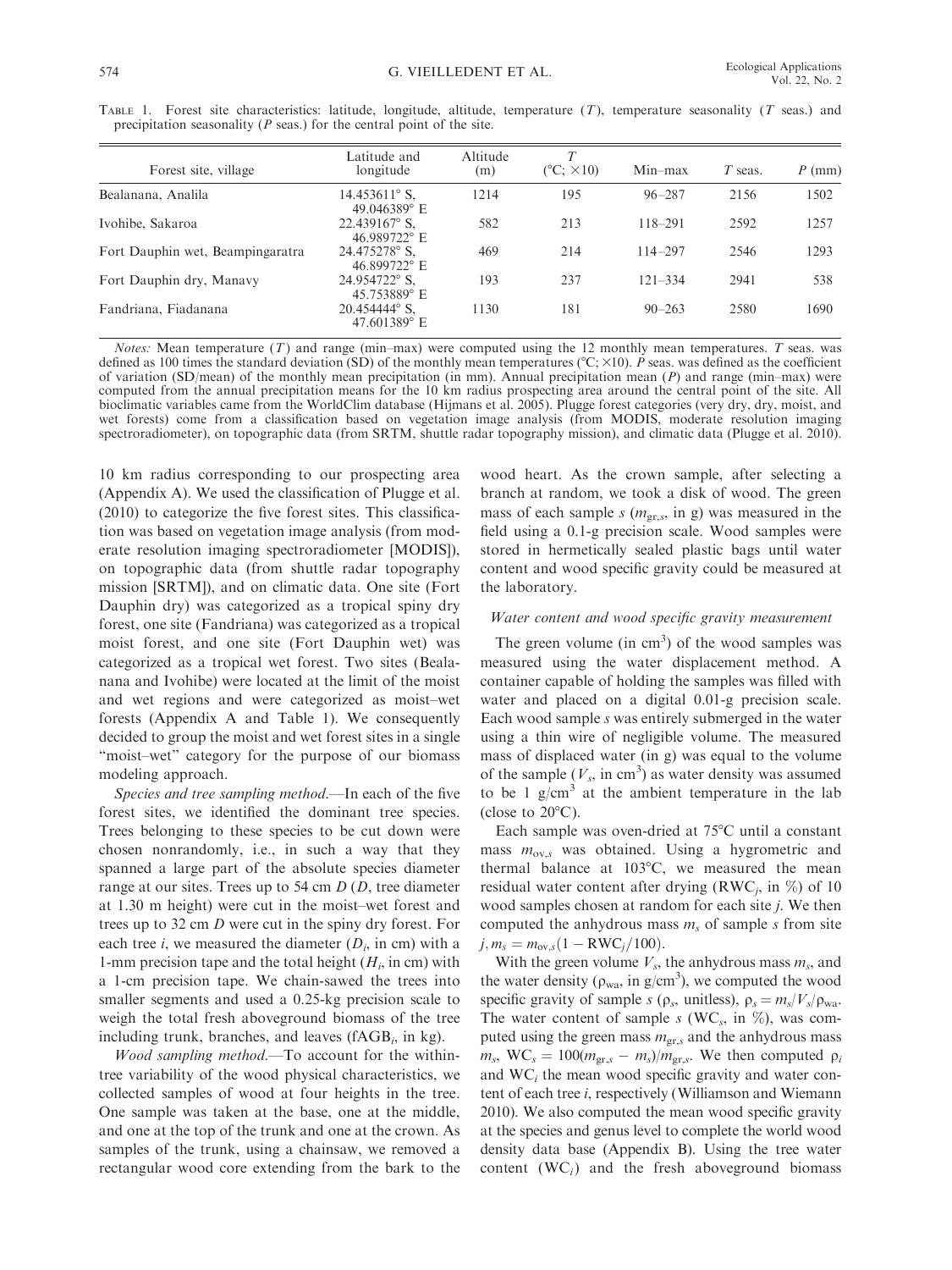TABLE 1. Extended.

| Plugge<br>Allometry<br>No.<br>Min-max $P$ seas.<br>category<br>category<br>trees range (cm)<br>1457-1548<br>92<br>moist-wet moist-wet<br>76<br>1096-1414<br>84<br>moist-wet moist-wet<br>90<br>1084-1780<br>67<br>moist-wet<br>90<br>wet<br>$524 - 554$<br>75<br>spiny dry<br>very dry<br>135<br>$1550 - 2013$<br>74<br>moist<br>moist-wet<br>90 |  |  |           |  |
|--------------------------------------------------------------------------------------------------------------------------------------------------------------------------------------------------------------------------------------------------------------------------------------------------------------------------------------------------|--|--|-----------|--|
|                                                                                                                                                                                                                                                                                                                                                  |  |  | dbh       |  |
|                                                                                                                                                                                                                                                                                                                                                  |  |  | $10 - 54$ |  |
|                                                                                                                                                                                                                                                                                                                                                  |  |  | $6 - 36$  |  |
|                                                                                                                                                                                                                                                                                                                                                  |  |  | $9 - 37$  |  |
|                                                                                                                                                                                                                                                                                                                                                  |  |  | $3 - 32$  |  |
|                                                                                                                                                                                                                                                                                                                                                  |  |  | $6 - 35$  |  |

 $(fAGB<sub>i</sub>)$ , we computed the dry aboveground biomass of tree *i* (AGB<sub>i</sub>, in kg), AGB<sub>i</sub> = fAGB<sub>i</sub>(1 – WC<sub>i</sub>/100).

## Estimating the parameters of regional allometric models

Allometric models including a measure of tree height.— As a follow-up of the work of Chave et al. (2005), the first kind of model (Mada.I) assumed that tree height is available in forest inventories. Model Mada.I linked the tree dry biomass  $AGB_i$  to the tree diameter  $D_i$ , the tree total height  $H_i$ , and the tree-wood specific gravity  $\rho_i$ . This model is the result of a dimensional approach: mass  $(in \text{ kg}) = volume (m^3) \times density (kg/m^3)$ . As trees have no regular shape (e.g., conic or cylindrical) volume has to be derived from  $D$ ,  $H$ , and associated statistical parameters. In the same way, because real tree density is not known (as it depends on many factors including the distribution of leaves, hardwood, and softwood), real tree density was estimated from wood specific gravity q and associated statistical parameters. Two different parameterizations were tested for this first kind of model. The first (denoted Mada.I.1, Eq. 1) included the three predictive variables in a Gaussian linear model. Variables were log-transformed to avoid heteroscedasticity in the data:

$$
log(AGBi) = \beta_0 + \beta_1 log(Di) + \beta_2 log(Hi) + \beta_3 log(\rhoi) + \varepsiloni, \varepsiloni ~ \mathcal{N}(0, \sigma2)
$$
\n(1)

where  $\beta_0$ ,  $\beta_1$ ,  $\beta_2$ , and  $\beta_3$  are linear model parameters,  $\varepsilon$  is the residual error term, N is the normal distribution, and  $\sigma^2$  is the variance of the residuals.

In the second model parameterization (denoted Mada.I.2, Eq. 2), the compound variable  $\rho D^2 H$  was the only predictive variable:

$$
\log(\text{AGB}_i) = \beta_0 + \beta_1 \log(\rho_i D_i^2 H_i) + \varepsilon_i, \varepsilon_i \sim \mathcal{N}(0, \sigma^2). (2)
$$

Allometric models including an estimation of tree height.—When tree height is not available in forest inventories, it can be estimated from tree diameter (Brown et al. 1989, Vieilledent et al. 2010). The estimated height can then be used with biomass allometric models that include height as a covariate, like model Mada.I (Brown et al. 1989, Chave et al. 2005). To test if this approach gives an accurate estimation of tree biomass, we developed height– diameter allometric models for the spiny dry and the moist–wet forest in Madagascar. We supplemented data on height and diameter obtained from felled trees with additional data on standing trees selected at random in each forest type. We used the Vertex-III instrument (Haglöf Company Group, Långsele, Sweden), which uses an ultrasonic method to measure tree height. We collected data for 250 trees with  $D < 128$  cm in moist– wet forests and data for 369 trees with  $D \leq 48$  cm in spiny dry forests.

Due to the low competition for light and the fact that scarce water resource is a key limiting factor for an increase in tree height in the spiny dry forest, we estimated the parameters of a biologically consistent monomolecular model (Eq. 3) with an asymptote denoted  $\beta_0$  and a constraint fixing the intercept  $\beta_1$  to 1.3 ( $H = 1.3$  m when  $D = 0$  cm). Since only information on the diameter class of the standing trees was available for the additional height–diameter data in the spiny dry forest, we estimated the asymptote  $\beta_0$  by computing the 95% quantile of the tree heights (Fig. 1). The free shape parameter  $\beta_2$  was estimated using the height–diameter data from the felled trees (Fig. 1):

$$
H_i = \beta_0 - (\beta_0 - \beta_1) \exp(-\beta_2 D_i) + \varepsilon_i, \varepsilon_i \sim \mathcal{N}(0, \sigma^2).
$$
 (3)

For the moist–wet forest, prior knowledge of the level of resources (strong competition for light and adequate water resources) and field data (Fig. 1) did not support the existence of an asymptote for the height–diameter relationship. We thus compared polynomial models on diameters including linear, squared, and cubic models using Student's t test (results not shown). Parameters for  $D^2$  and  $D^3$  in polynomial models were not significantly different from zero. The best model for the height– diameter relationship in the moist–wet forest was a simple power model (Eq. 4), indicating that for large diameter trees, an increase in height was not limited by mechanical or physiological constraints, as was the case in other forest types (Niklas 1995, Chave et al. 2005):

$$
\log(H_i) = \beta_0 + \beta_1 \log(D_i) + \varepsilon_i, \varepsilon_i \sim \mathcal{N}(0, \sigma^2). \tag{4}
$$

We then used height–diameter allometric models to estimate the log-height of each tree i from its diameter  $D_i$  ([log(H<sub>i</sub>)]<sub>est</sub> = log[ $\beta_0 - (\beta_0 - \beta_1)exp(-\beta_2 D_i)$ ] in the spiny dry forest and  $[\log(H_i)]_{est} = \beta_0 + \beta_1 \log(D_i)$  in the moist–wet forest). The estimated log-height was then used to estimate the  $log-AGB$  of each tree i using model Mada.I.1. The overall regional empirical modeling approach to estimate tree biomass from wood specific gravity, diameter, and estimated height was denoted Mada.I.1-wHD (i.e., Mada.I.1 with H–D relationship):

$$
[log(AGBi)]est = \beta0 + \beta1 log(Di) + \beta2 [log(Hi)]est
$$
  
+  $\beta3 log(pi).$  (5)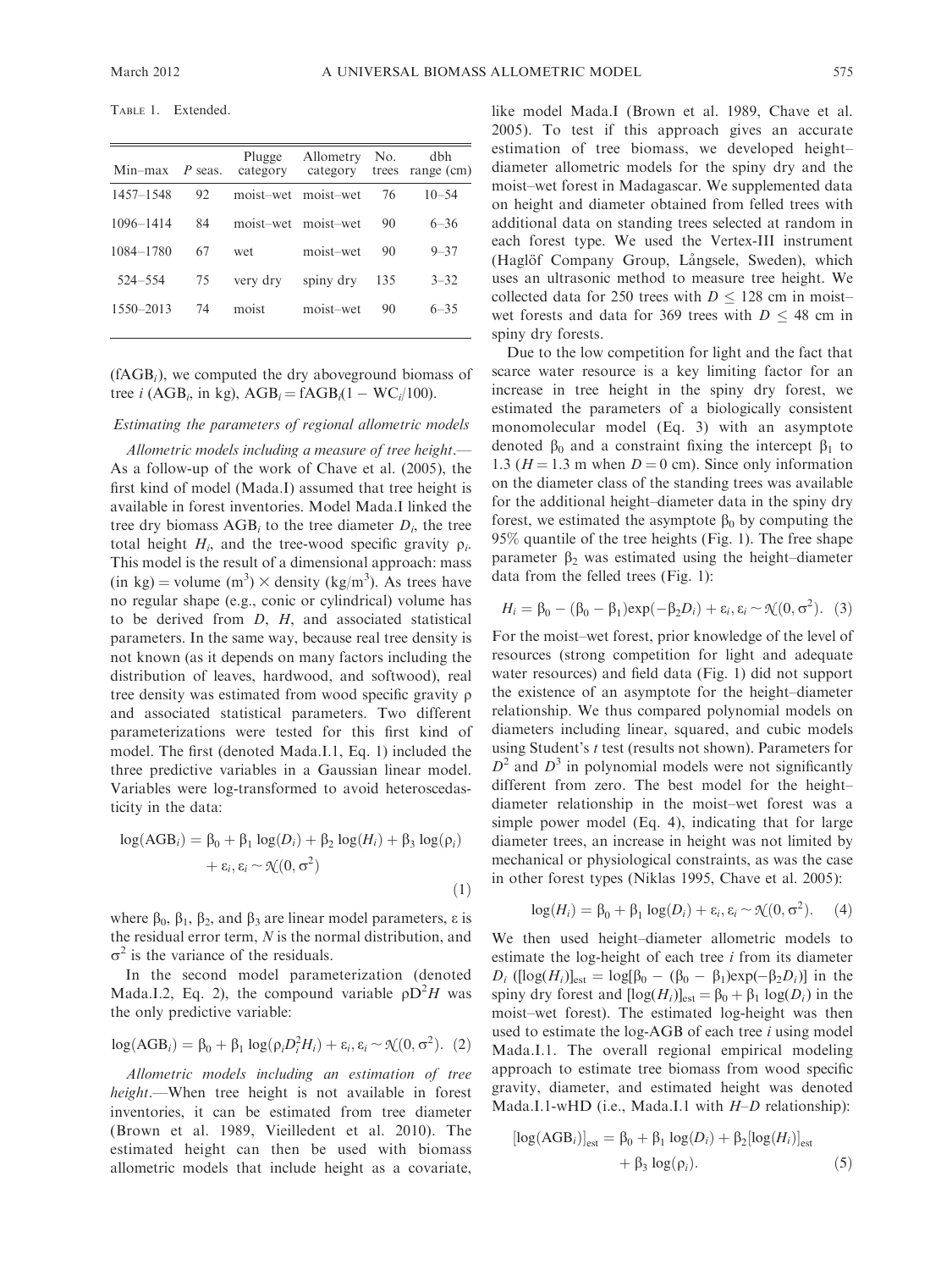

FIG. 1. Height–diameter  $(H, D)$  relationship in spiny dry and moist–wet forests. For spiny dry forests, we assumed a monomolecular model with a maximum height (dashed line) due to low competition for light and scarce water resources that limit growth in height in this forest type. For moist–wet forests, we tested a monomolecular model and polynomial models on diameter (up to degree 3). For the second forest type, the simple power model, without asymptote for height, was identified as the best model. For each forest type, the data set combined height–diameter data from felled trees from the biomass protocol (circles) and height–diameter data from independent inventories in each forest type (crosses). The vertical bar on the diameter axis indicates the maximum diameter measured in independent inventories.

Allometric models including only diameter and wood specific gravity.—When tree height is not available in field inventories and a height–diameter allometric model does not exist, it is possible to use a second type of model that defines tree dry biomass  $AGB_i$  solely as a

function of tree diameter  $D_i$  and tree wood specific gravity  $\rho_i$ . We denoted this model as Mada.II in analogy with Chave et al. (2005). We tested a simple parameterization for this second type of model (Mada.II.1), assuming a power-law relationship between tree biomass and diameter as postulated by the scaling theory:

$$
log(AGBi) = \beta_0 + \beta_1 log(Di) + \beta_2 log(\rho_i)
$$
  
+  $\varepsilon_i$ ,  $\varepsilon_i \sim \mathcal{N}(0, \sigma^2)$ . (6)

The allometric scaling theory also suggests that tree biomass is proportional to tree size with a 8/3 scaling exponent:  $fAGB_i = \alpha D_i^{8/3}$ , with  $\alpha$  being a normalization constant that varies with the kind of organism concerned (West et al. 1997, Enquist et al. 1998). We then tested a second parameterization for model Mada.II using a fixed scaling exponent equal to  $8/3$  for D and a normalization constant depending on q, the wood specific gravity (Eq. 7). We denoted this model Mada.II.2-WBE in reference to the West, Brown, and Enquist (WBE) model:

$$
log(AGBi) = \beta_0 + (8/3)log(Di) + log(\rhoi)
$$
  
+  $\varepsilon_i$ ,  $\varepsilon_i \sim \mathcal{N}(0, \sigma^2)$ . (7)

We estimated the free parameters of the statistical models (Eq. 1–4, 6, 7) for the spiny dry and moist–wet forest data using the maximum likelihood approach using the lm() function available in R software (Ihaka and Gentleman 1996).

# Comparison of regional allometric models with generic models

We estimated tree biomass using two major existing generic models. First, we used biomass allometric models initially developed by Brown (Brown et al. 1989, Brown 1997) and updated in Pearson et al. (2005) to estimate biomass from our data set. In the remainder of the article, we refer to these models as ''Brown'' models. The equations from Pearson et al. (2005) included only D as an explicative size variable. One equation was given by forest type with the classification based on annual precipitation  $(P, \text{ in mm})$ . We used the equation defined for the dry forest ( $P < 900$ ) to estimate tree biomass from data on spiny dry forests in Madagascar where  $524 \leq P \leq 554$ : [AGB<sub>ilest</sub> =  $10^{[-0.535 + \log_{10}(BA_i)]}$ , where BA<sub>i</sub> is the basal area of tree i  $(BA_i = \pi D_i^2/4)$  and  $[AGB_i]_{est}$  is the estimated tree biomass. After log-transforming the variables, we obtained the following model:

$$
[log(AGBi)]est = -0.535 log(10) + log(\pi/4) + 2 log(Di).
$$
\n(8)

We used the equation defined for the moist forest (1500  $\leq P \leq 4000$  to estimate tree biomass from data on moist–wet forests in Madagascar, where  $1096 \leq P \leq$ 2013: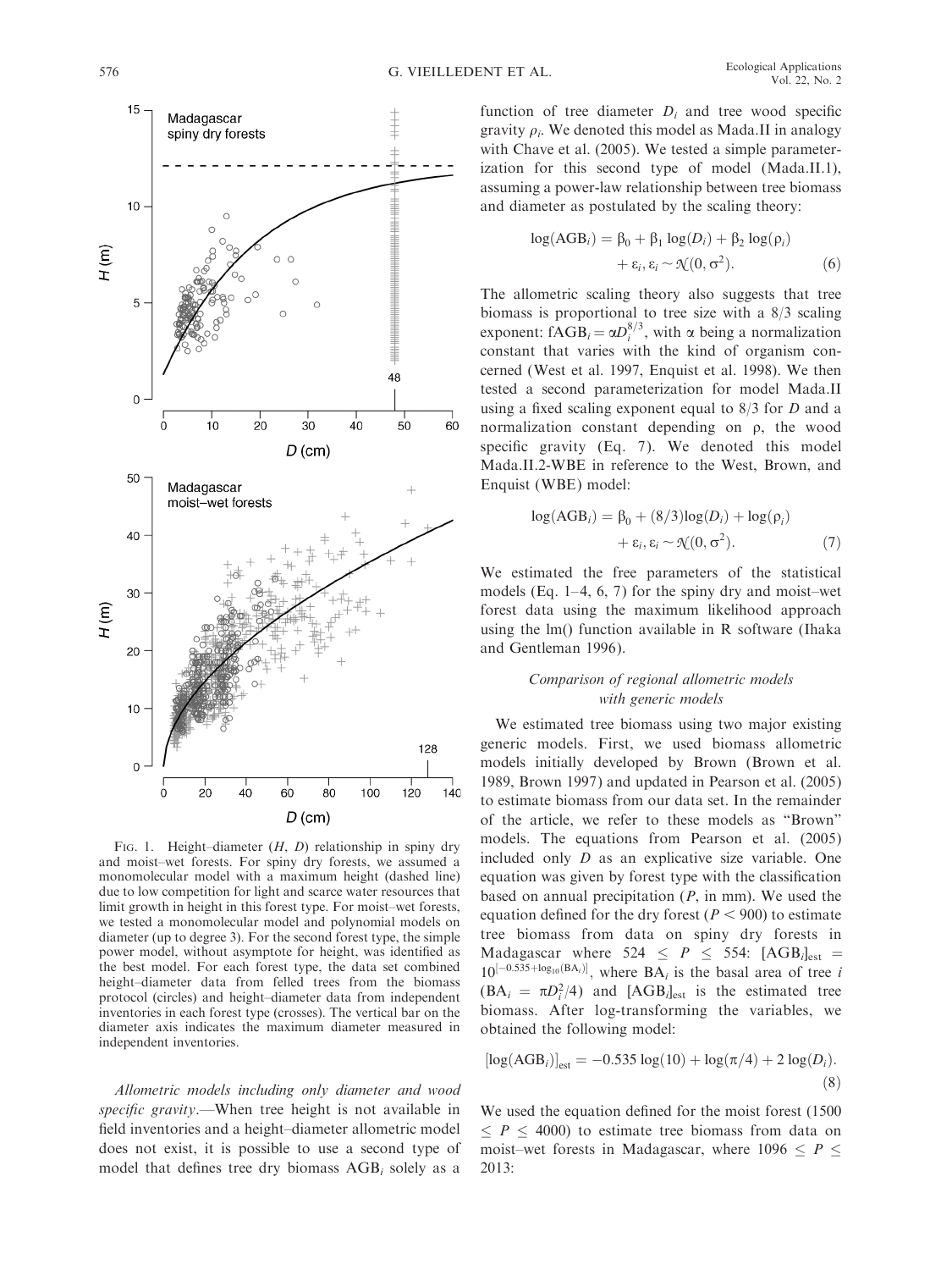$$
[log(AGBi)]est = -2.289 + 2.649 log(Di)- 0.021 [log(Di)]2.
$$
 (9)

Second, we used biomass allometric models developed by Chave et al. (2005) hereafter denoted ''Chave'' models. Models including only  $D$  and  $\rho$  as explicative variables are denoted Chave.D whereas models including  $H$  as an additional size covariate are denoted Chave.H. Chave et al. (2005) suggest one equation per model and forest type. The forest type definition was based on annual precipitation and seasonality. We used the two equations defined for the dry forest ( $P < 1500$ ) and more than five months of dry season) to estimate tree biomass from data on spiny dry forests in Madagascar (Eq. 10). In Chave.D models, the authors assume a cubic polynomial relationship between tree height and tree diameter:

$$
[log(AGBi)]est = -0.667 + 1.784 log(Di)+ 0.207 [log(Di)]2 - 0.0281 [log(Di)]3+ log(pi)
$$

$$
[log(AGBi)]est = -2.187 + 0.916 log(piDi2Hi).
$$
 (10)

We used the two equations defined for the moist forest  $(1500 < P < 3500$  and a one-to-five-month dry season) to estimate tree biomass from the data on moist–wet forests in Madagascar:

$$
[log(AGBi)]est = -1.499 + 2.148 log(Di)+ 0.207 [log(Di)]2 - 0.0281 [log(Di)]3+ log(pi)
$$

$$
[log(AGBi)]est = -2.977 + log(piDi2Hi).
$$
 (11)

Different indices were used to compare the eight models for each forest type. First, we computed the residual standard error RSE, which was defined as the standard deviation of the residual errors  $\varepsilon_i$  (with  $\varepsilon_i = \log(\text{AGB}_i)$  –  $[log(AGB<sub>i</sub>)]<sub>est</sub>$ ). The smaller the RSE, the smaller the unexplained part of the observed biomass. Second, we computed the coefficient of determination of the model

$$
R^{2} = 1 - \left[ \sum_{i} \varepsilon_{i}^{2} / \sum_{i} \left( \log(AGB_{i}) - [\log(AGB)]_{\text{mean}} \right) \right]
$$

with  $[log(AGB)]_{mean}$  being the mean of the observed logtransformed biomass. The coefficient of determination is an indication of the goodness of fit of the model.  $R^2$ should be interpreted considering the degrees of freedom of the model df =  $n_{\text{obs}} - n_{\text{par}}$ , with  $n_{\text{obs}}$  the number of observations and  $n_{\text{par}}$  the number of parameters, as a model with a higher number of parameters should fit the data better and should have a higher  $R^2$ . Third, we computed the Akaike information criterion for each model, AIC =  $-2 \log(L) + 2n_{\text{par}}$ ,  $L$  being the model likelihood. The AIC is a penalized estimation of the goodness of fit of the model given the number of parameters. As the fourth and last index, we computed the model bias for each tree *i*, bias<sub>*i*</sub> =  $100(1/\exp(\epsilon_i) - 1)$ , as a percentage of the tree biomass. The bias can be positive or negative, indicating over- or underestimation of tree biomass. We plotted the bias as a function of the tree diameter and computed the mean bias of the model for each forest type:

$$
\text{Bias} = \left(\sum_i \text{bias}_i\right) / n_{\text{obs}}.
$$

For each regional empirical model, the estimated value of the intercept  $\beta_0$  (Table 2) included the correction factor  $CF = \sigma^2/2$  imposed by the inverse log-transformation of the response variable (Chave et al. 2005).

# RESULTS

# Performance of generic and theoretical biomass allometric models

The Brown models not including WSG as an explicative variable explained 33% and 88% of the biomass variability of the spiny dry and the moist–wet forest, respectively. These were the lowest values of the coefficient of determination of all the models tested in this study (see  $R^2$  in Table 2). In the spiny dry forest of Madagascar, species have highly variable WSG and frequently low WSG (Fig. 3). For this forest type, the Brown model was the most biased and significantly overestimated tree biomass (mean bias equal to 91.1%; Table 2, Figs. 2 and 4).

Chave.D models not including tree height as an explicative variable also yielded relatively poor results. They explained only 70% and 88% of biomass variability in the spiny dry and the moist–wet forest, respectively (Table 2). The cubic polynomial relationship between tree height and diameter was not adapted to Madagascar forests and led to significant overestimation of tree biomass with a mean bias of 63.3% in the spiny dry forest and of 36.9% in the moist–wet forest (Table 2, Fig. 2). One reason for this poor predictive ability is almost certainly the fact that the shape of the Chave.D models does not assume an asymptotic tree height– diameter relationship, which we found to apply to trees in Madagascar spiny-dry forests (Fig. 1). In addition, the models included a significant positive effect of the  $(log(D))^2$  covariate ( $\beta_2 = 0.207$  for Chave.D models, Table 2), which we found to be nonsignificant in Madagascar moist–wet forests (Fig. 1).

The Mada.II.2-WEB model, which assumes a powerlaw relationship between tree biomass and diameter with a fixed scaling exponent of 8/3, performed better than the two previous models in both forest types  $(R^2 \text{ equal})$ to 70% and 91% in spiny dry and moist–wet forests, respectively; Table 2). Nevertheless, the model significantly overestimated tree biomass in the spiny dry forest (mean bias of 22.4%; Table 2, Fig. 2) mainly because it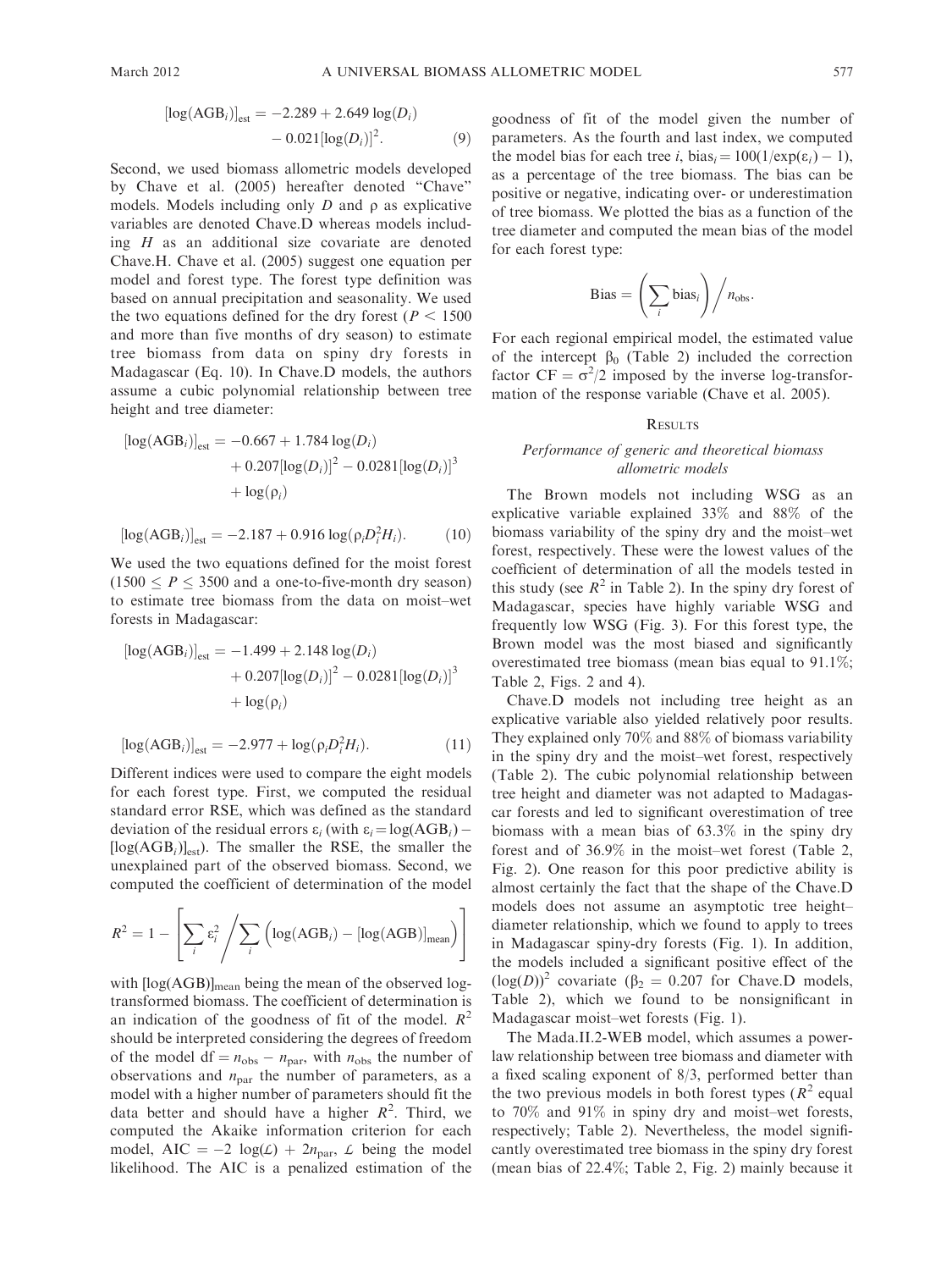TABLE 2. We compared regional allometric models (Mada.I.1, Mada.I.1-wHD, Mada.I.2, and Mada.II.1) with generic allometric models (Brown, Chave.H, and Chave.D; see Brown 1997, Chave et al. 2005) and with the WEB theoretical model (Mada.II.2- WEB; see West et al. 1997).

| Model                        | $\beta_0$ | $\beta_1$      | $\beta_2$ | $\beta_3$ | df  | <b>RSE</b> | $R^2$ | <b>AIC</b> | <b>Bias</b> | Eq.           |
|------------------------------|-----------|----------------|-----------|-----------|-----|------------|-------|------------|-------------|---------------|
| Madagascar spiny dry forests |           |                |           |           |     |            |       |            |             |               |
| Brown                        | $-1.473$  | $\overline{2}$ |           |           | 130 | 0.84       | 0.33  | 335        | 91.1        | A             |
| Chave.H                      | $-2.187$  | 0.916          |           |           | 130 | 0.42       | 0.83  | 156        | $-2.7$      | B             |
| Chave.D                      | $-0.667$  | 1.784          | 0.207     | $-0.028$  | 128 | 0.43       | 0.70  | 262        | 63.3        | $\mathcal{C}$ |
| Mada.I.1                     | $-1.103$  | 1.994          | 0.317     | 1.303     | 128 | 0.33       | 0.90  | 90         | 5.3         | D             |
| Mada.I.1-wHD                 | 12.120    | 1.300          | 0.052     |           | 128 | 0.34       | 0.89  | 99         | 3.9         | E             |
| Mada.I.2                     | $-1.778$  | 0.870          |           |           | 130 | 0.39       | 0.86  | 128        | 7.9         | B             |
| Mada.II.1                    | $-0.791$  | 2.118          | 1.372     |           | 129 | 0.34       | 0.90  | 92         | 5.6         | F             |
| Mada.II.2-WEB                | $-1.999$  | 8/3            |           |           | 131 | 0.57       | 0.70  | 226        | 22.4        | G             |
| Madagascar moist-wet forests |           |                |           |           |     |            |       |            |             |               |
| Brown                        | $-2.289$  | 2.649          | $-0.021$  |           | 333 | 0.39       | 0.88  | 438        | 35.5        | H             |
| Chave.H                      | $-2.977$  |                |           |           | 335 | 0.33       | 0.93  | 234        | $-4.2$      | T             |
| Chave.D                      | $-1.499$  | 2.148          | 0.207     | $-0.028$  | 332 | 0.38       | 0.88  | 444        | 36.9        | C             |
| Mada.I.1                     | $-1.948$  | 1.969          | 0.660     | 0.828     | 332 | 0.29       | 0.95  | 122        | 4.3         | D             |
| Mada.I.1-wHD                 | 1.010     | 0.547          | 0.071     |           | 332 | 0.33       | 0.94  | 218        | 4.7         | J             |
| Mada.I.2                     | $-2.108$  | 0.908          |           |           | 334 | 0.29       | 0.95  | 135        | 4.5         | B             |
| Mada.II.1                    | $-1.159$  | 2.297          | 0.830     |           | 333 | 0.33       | 0.94  | 215        | 5.8         | G             |
| Mada.II.2-WEB                | $-2.122$  | 8/3            |           |           | 335 | 0.39       | 0.91  | 320        | 8.0         | H             |

*Notes:* RSE is the residual standard error,  $R^2$  is the coefficient of determination, and AIC is the Akaike information criterion. Bias (in %) is the model relative error (see *Material and methods* for details on the index computation). Models selected for each forest type are in boldface type.

Equations (Eq.) are:

A)  $[AGB]_{\text{est}} = \exp[\beta_0 + \beta_1 \log(D)]$ 

B)  $[AGB]_{est} = \exp[\beta_0 + \beta_1 \log(\rho \vec{D}^2 H)]$ 

C)  $[AGB]_{est}^{est} = \exp{\{\beta_0 + \beta_1 \log(D) + \beta_2 [\log(D)]^2 + \beta_3 [\log(D)]^3 + \log(p)\}}$ 

D)  $[AGB]_{\text{est}} = \exp[\beta_0 + \beta_1 \log(D) + \beta_2 \log(H) + \beta_3 \log(p)]$ 

E) [H]<sub>est</sub> =  $\beta_0 - (\beta_0 - \beta_1)exp(-\beta_2 D)$ 

F)  $[AGB]_{\text{est}} = \exp[\beta_0 + \beta_1 \log(D) + \beta_2 \log(p)]$ 

G)  $[AGB]_{est} = \exp[\beta_0 + \beta_1 \log(D) + \log(\rho)]$ 

H)  $[AGB]_{est} = exp{\beta_0 + \beta_1 \log(D) + \beta_2 [log(D)]^2}$ I)  $[AGB]_{est} = exp[\beta_0 + log(\rho D^2 H)]$ 

J)  $\log(H) = \beta_0 + \beta_1 \log(D) + \varepsilon$ ,  $\varepsilon \sim \mathcal{N}(0, \text{var} = \beta_2)$ 

where  $[AGB]_{est}$  is estimated aboveground biovolume;  $\beta_0$ ,  $\beta_1$ ,  $\beta_2$ , and  $\beta_3$  are linear model parameters; D is tree diameter; H is tree height;  $\rho$  is tree-wood specific gravity;  $\varepsilon$  is the residual error term; and  $\mathcal N$  refers to the normal distribution.

did not assume an asymptotic height–diameter relationship. However, for the moist–wet forests, the model fitted the data much better and was much less biased than the Brown and Chave.D models (bias  $\lt 10\%$ ) on the diameter range of our data set. However, due to the high value of the scale parameter for the Mada.II.2- WEB model ( $\beta_1 = 8/3 \approx 2.667$ ), which was higher than the estimated scale in model Mada.II.1  $\beta_1 = 2.297$ , the Mada.II.2-WEB model predicted unrealistically high biomass values for trees with  $D > 40$  cm (Fig. 4).

The Chave.H model was thus the best model of all the generic and theoretical models for the two types of forest considered in this study ( $R^2$  equal to 83% in the spiny dry forests and 93% in the moist–wet forests). Chave.H models had a low mean bias  $(-2.7\% \text{ and } -4.2\% \text{ in the}$ spiny dry and moist–wet forests respectively, Table 2) and performed as well as empirical regional models when considering bias as a function of tree diameter (Fig. 2).

## Performance of regional empirical models

The regional empirical models fitted the data better than the theoretical or generic models for both forest types ( $R_2 \ge 86\%$  and  $R^2 \ge 94\%$  in spiny dry and moistwet forests, respectively, Table 2). With the exception of the Chave.H model, regional empirical models were much less biased than the theoretical and generic models (bias  $\leq 7.9\%$  and bias  $\leq 5.8\%$  in spiny dry and moistwet forests respectively, Table 2). For both forest types, the first parameterization for model Mada.I, with a linear additive combination of the three explicative variables (D, H, and  $\rho$ ) fitted the data better (see  $R^2$  and AIC values in Table 2) than the second parameterization, which included a compound variable  $(\rho D^2 H)$ .

For spiny dry forests, models Mada.I.1, Mada.I.1 wHD and Mada.II.1 were equivalent both in terms of goodness of fit (89%  $\leq$  R<sup>2</sup>  $\leq$  90% and 90  $\leq$  AIC  $\leq$  99 Table 2) and in terms of bias  $(3.9\% \leq \text{bias} \leq 5.6\%,$ Table 2) for the diameter range of our data set ( $D \leq 32$ cm). However, field observations and ecological considerations regarding the availability of light and water resources in the spiny dry forest suggest an asymptotic relationship between tree height and diameter (Fig. 1). Therefore, model Mada.I.1 appears to be the best model for spiny dry forests when tree height is known from field inventories whereas model Mada.I.1-wHD is best when tree height is not known, to avoid overestimating biomass for trees with a large diameter ( $D > 32$  cm).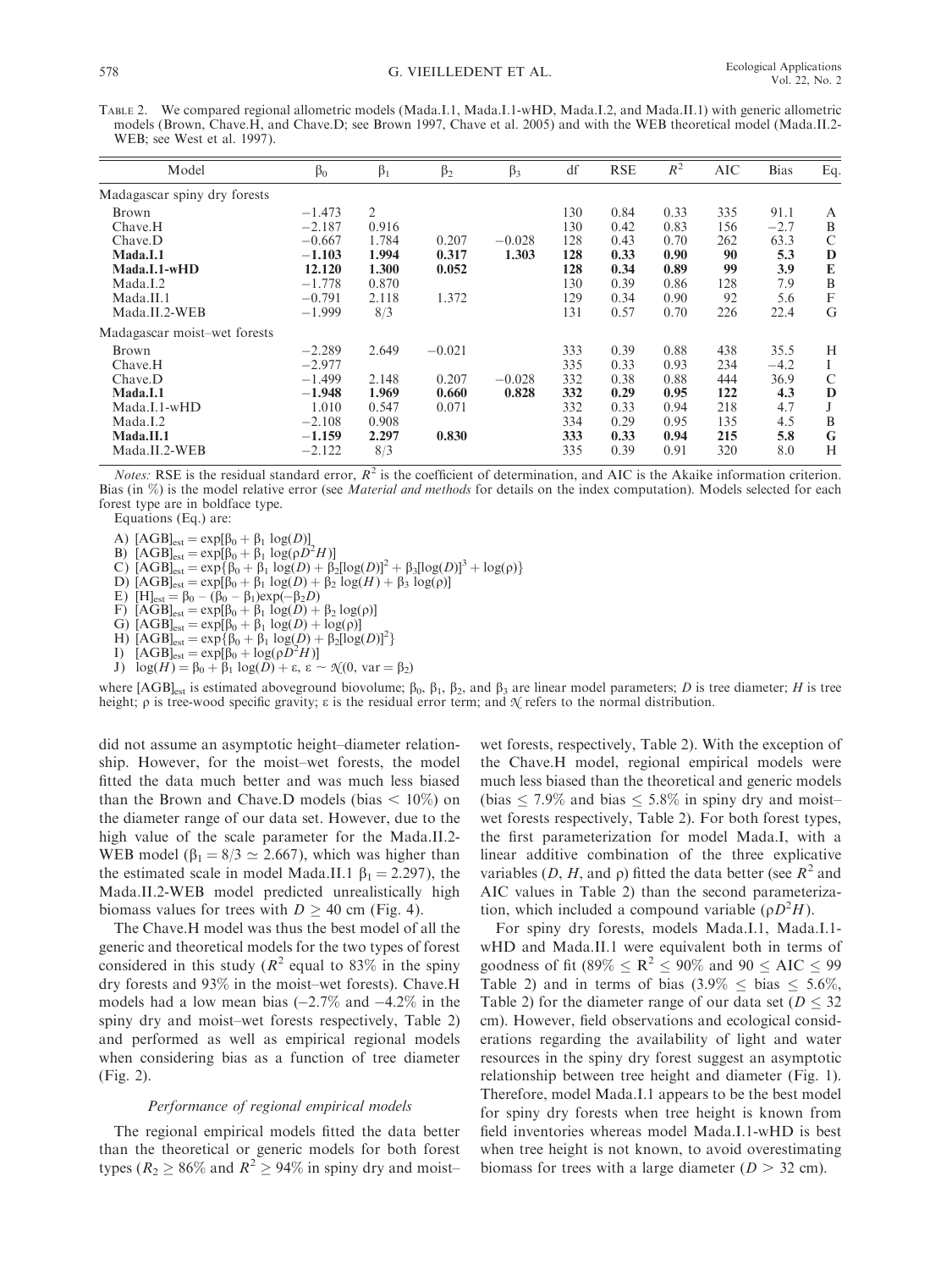

FIG. 2. Model bias as a function of tree diameter. For the theoretical model (Mada.II.2-WBE), the generic models (Brown, Chave.H, and Chave.D) and the best empirical regional models (Mada.I.1 and Mada.I.1-wHD for spiny dry forests, Mada.I.1 and Mada.II.1 for moist–wet forests), we computed the bias (as a percentage of aboveground biomass [AGB]) associated with the prediction for each tree i (bias<sub>i</sub> =  $100[1/\exp(\epsilon_i) - 1]$  with  $\epsilon_i = \log(\text{AGB}_i) - [\log(\text{AGB}_i)]_{\text{est}}$ ; see Material and methods: Comparison of regional allometric models with generic models for more details on the notation). Models may underestimate tree biomass (model curve under the thin gray zero bias line) or overestimate tree biomass (model curve above the zero bias line). The empirical regional models (black lines) were much less biased than the theoretical model and the generic models (gray lines).

For moist–wet forests, the Mada.I.1 model, which included tree height as an explicative variable, was the best model for any of the statistical criteria examined (see RSE,  $R^2$ , AIC, or bias in Table 2). Models



FIG. 3. Biomass prediction as a function of tree diameter and wood specific gravity. To predict biomass, we used the best regional empirical models that included tree diameter and wood specific gravity (WSG) as covariates (Model.I.1-wHD for the spiny dry forests and Model.II.1 for the moist–wet forests). Each gray dot corresponds to an individually weighed tree. We plotted the biomass–diameter predicted relationship for three levels of wood specific gravity: the mean of the WSG for the forest type ( $\rho_2$  = mean), the 0.025 quantile ( $\rho_1 = Q_{0.025}$ ), and the 0.975 quantile ( $\rho_3 = Q_{0.975}$ ). For the spiny dry forests, WSG was highly variable (in comparison with the moist–wet forests), and WSG explained a high percentage of the variability of tree biomass.

Mada.I.1-wHD and Mada.II.1 were largely equivalent both in terms of goodness of fit (94%  $\leq R^2 \leq 95\%$  and  $215 \leq AIC \leq 218$ ; Table 2) and in terms of bias 4.7%  $\leq$ bias  $\leq$  5.8%, Table 2) with model Mada.II.1 performing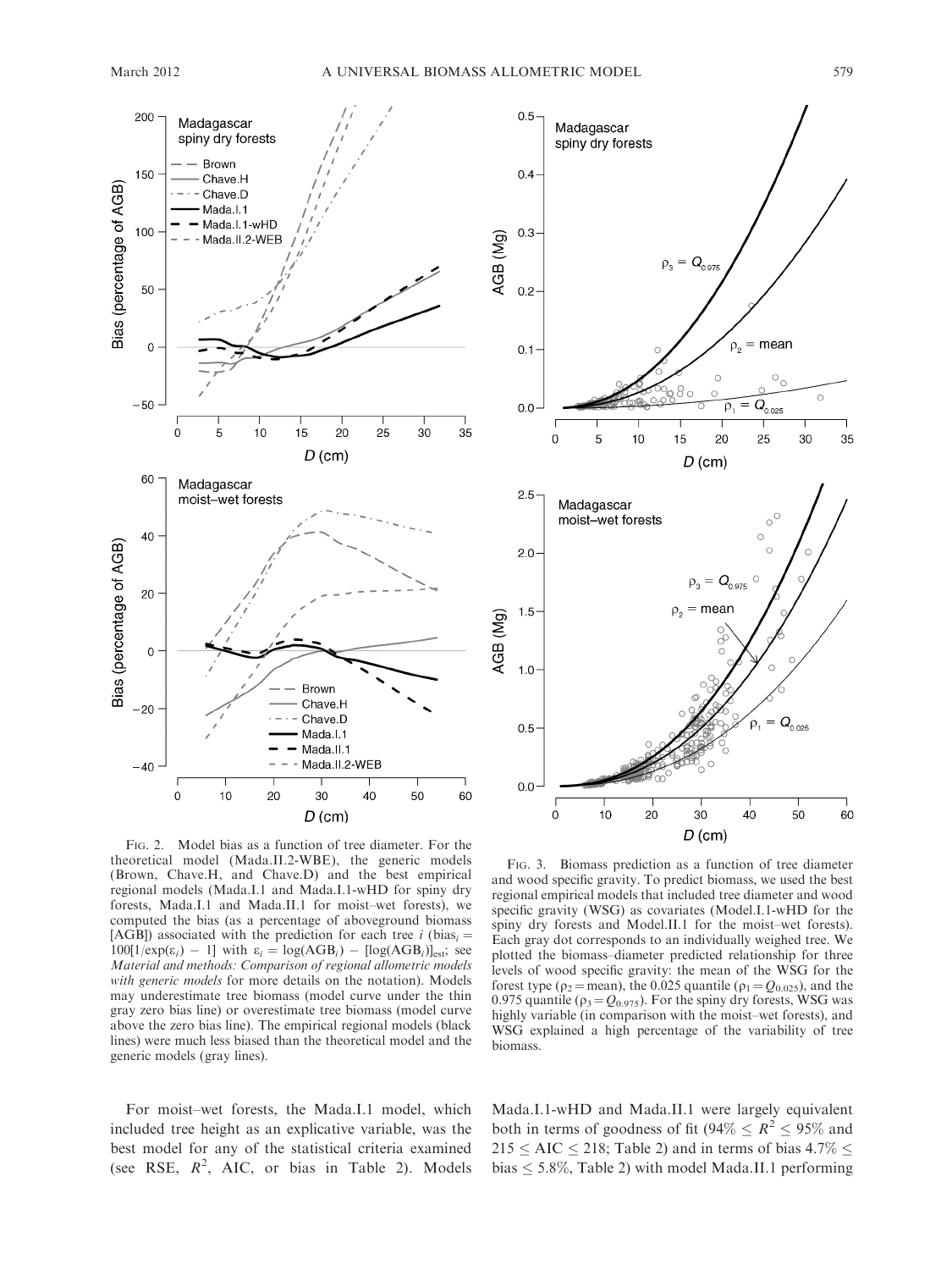

FIG. 4. Comparing model biomass predictions for large diameter trees. From the diameter and wood specific gravity, we compared the biomass predictions of the best regional empirical models (Mada.I.1-wHD for spiny dry forests and Mada.II.1 for moist–wet forests) with the predictions of the theoretical and generics models. The diameter values used for predictions were limited to the validity domain of each model, which depended on the maximum diameter of the data used to estimate the parameters of each model. The wood specific gravity  $(\rho)$  was set at the mean for each forest type. For large trees ( $D \ge 20$  cm for spiny dry forests and  $D \geq 40$  cm for moist–wet forests), the theoretical and generic models (gray lines) considerably overestimated biomass compared to the best models we identified (black lines).

slightly better. This can be explained by the fact that the Mada.I.1-wHD model uses a power-law relationship between tree height and diameter (Fig. 1) to estimate tree height in the first step and tree biomass in the second step compared to model Mada.I.1, which already includes height and diameter. This approach increases the regression error in the estimation of biomass compared to direct estimation of biomass from a unique power-law relationship based on diameter, which is the case in the Mada.II.1 model. Therefore, the Mada.II.1 model appears to be the best approach for estimating biomass in moist–wet forests when tree height is not available in forest inventories.

#### **DISCUSSION**

## Using regional biomass allometric models for conservation purposes in Madagascar

High-resolution methods and biomass allometric equations are needed to achieve Tier III level of accuracy for the application of REDD (Aalde et al. 2003, IPCC 2006). Here, we demonstrate that regional allometric models performed better than generic or theoretical models in Madagascar forests, with the best regional models explaining 89% and 94% of the variation in tree AGB for spiny dry and moist–wet forests, respectively. Chave et al. (2004) recommend pan-tropical models rather than local allometric models that may be based on less than 100 destructively sampled trees to estimate forest biomass. In Madagascar, we sampled 135 trees in the spiny dry forest and 346 trees in the moist–wet forest. As an indication of sampling intensity and representativeness, we sampled 3.75 trees/ km2 of tropical forest in Madagascar. In contrast, allometries in Chave et al. (2005) are based on 0.23 trees/ km<sup>2</sup> of forest in other countries (Appendix C).

Aalde et al. (2003) underlined that allometric models should not be used out of their domain of validity. In our case, the maximum tree diameter in the samples used to estimate biomass allometric models was relatively low (32 cm in the spiny dry forests and 54 cm in the moist– wet forests) compared to the maximum diameter of the randomly sampled trees we used to estimate height– diameter allometric models (48 cm and 128 cm, respectively). However, the main pitfall of biomass allometric models of type II (that do not use tree height as an explicative variable), when they are extrapolated beyond the maximum tree diameter, is that the limited increase in tree height at large diameters due to mechanical or physiological constraints (Niklas 1995, Midgley 2003, Vieilledent et al. 2010) is not included in the model. This leads to considerable overestimation of the tree biomass at large diameters (Zianis and Mencuccini 2004, Chave et al. 2005). In our study, we measured and modeled the change in the height– diameter relationship up to tree diameters of 48 cm and 128 cm for spiny dry and moist–wet forests, respectively, and we used the results to choose between model Mada.I.1-wHD and Mada.II.1 for tree biomass estimation in cases when height is not available in forest inventories. Therefore, we can confidently state that the domain of validity of our models is  $D \in [5, 48 \text{ cm}]$  in the spiny dry forest and  $D \in [5, 128 \text{ cm}]$  in the moist–wet forest of Madagascar.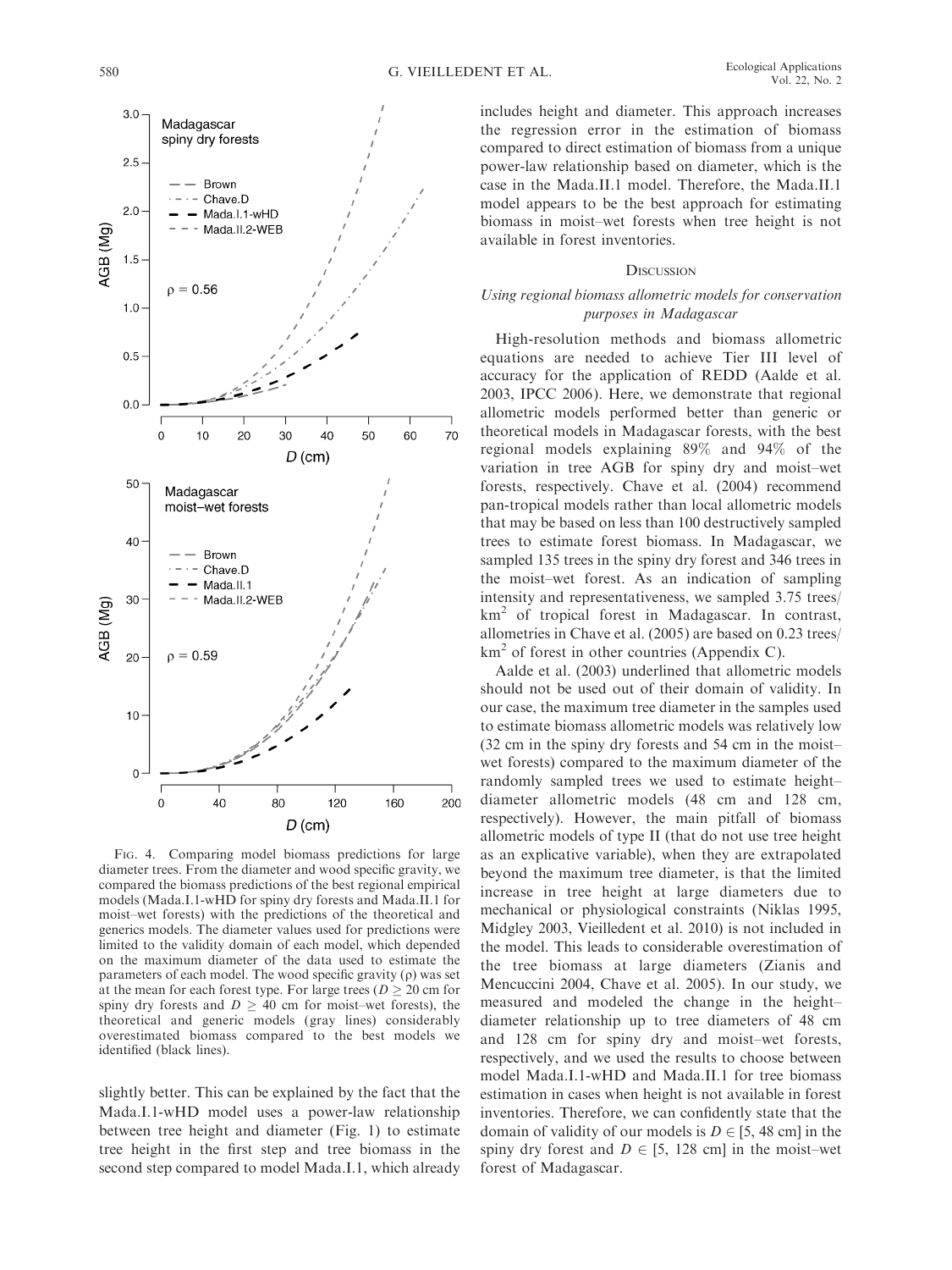Our results show that generic biomass allometric models that include WSG as an explicative variable are preferable to models that do not, especially in dry forest ecosystems where species mean wood specific gravity is highly variable and can be very low (as low as 0.10 for Pachypodium lamerei Drake in the Madagascar spiny dry forest; Appendix B). In the present study, we provided WSG estimations for the most abundant species and genera in the spiny dry forest (21 identified species and 40 genera) and in the moist–wet forest (31 identified species and 15 genera) of Madagascar (Appendix B). The mean WSG by taxonomic level took into account intra-individual, inter-individual and, in the case of the WSG at the genus level, interspecific WSG variability. We supplemented these data with WSG for commercial species and genera from the work of Rakotovao et al. (2011) and built a large WSG data base containing 265 species and genera (Appendix B) that can be used to estimate biomass and carbon stock in the tropical forests of Madagascar.

As part of the REDD+ pilot project called "Holistic Conservation Programme for Forests'' (PHCF) in Madagascar (for more details see the Acknowledgements), the specific biomass allometric models and the large WSG data base we obtained for Madagascar were used to compute the aboveground carbon density (ACD, in Mg  $C/ha$ ) at 83 sites in the spiny dry and moist–wet forests (G. P. Asner et al., unpublished manuscript; Asner et al., in press). Field plot carbon measurements were used to calibrate the airborne light detection and ranging (lidar) data used to derive carbon maps of a 3 670 081-ha region covering both spiny dry and moist–wet forests in Madagascar (G. P. Asner et al., unpublished manuscript; Asner et al., in press).

#### Identifying a universal biomass allometric model

Although several authors found WSG to be a key explicative variable for estimating tree biomass (Baker et al. 2004, Chave et al. 2005, 2009), Brown et al.'s models which do not include WSG are those suggested by the IPCC (Aalde et al. 2003) and by Pearson et al. (2005). This represents a significant caveat to developing sound carbon estimates for REDD. Brown et al.'s models were published in 1989 and 1997 and aimed at providing generic allometric models at a time when information on wood density was scarce. Today, reliable world data sets on wood densities exist (Reyes et al. 1992, IPCC 2006, Chave et al. 2009, WAC 2010) and methods have been proposed to estimate species wood density from phylogeny for use when information is not available at the species level (Baker et al. 2004, Slik 2006).

Our results show that the use of the power-law relationship between biomass and diameter, advocated by the WBE allometric scaling theory, does not always lead to accurate biomass estimates ( $R^2$  equal to 70% and bias of 22.4% for the spiny dry forest of Madagascar). Although the first aim of the WBE theoretical model was not to accurately estimate tree biomass but rather to demonstrate that ''size affects rates of all biological structures and processes from cellular metabolism to population dynamics'' (West et al. 1997), several authors whose aim was to develop biomass allometric model referred to the work of West et al. (1997) to explain the choice of the power-law relationship (Ketterings et al. 2001, Chojnacky 2002, Zianis and Mencuccini 2004). Through our study, we show that the power-law is only adapted to forests where tree height– diameter allometry can also be modeled with a powerlaw relationship (such as in the moist–wet forest of Madagascar).

Among Chave's models, the Chave.H model was the only one to be particularly robust. The model satisfactorily fitted the data for both spiny dry and moist–wet forests ( $R^2$  of 83% and 93%, respectively) with a very low bias (-2.7% and -4.2%, respectively). Although Chave et al. (2005) demonstrated that this model produces a very high coefficient of determination  $(R^2)$  99%) for many different forest types across various tropical countries, its robustness for forests in Madagascar was not a priori obvious because no African data were used to estimate the Chave.H model parameters and because Madagascar has a very high rate of endemism, close to 96% for tree species (Goodman and Benstead 2005). In the evergreen forests of Ghana, Henry et al. (2010) also found that the Chave.H model provided accurate estimates of tree biomass ( $R^2 = 97\%$ ) and mean bias  $= 3.74\%$ ). Considering that constructing allometric models specific to each country is destructive, time-consuming, and expensive, we suggest using the Chave.H model as a first approximation to estimate tree biomass when country-specific allometric models are not available. The Chave.H model should be especially valuable in Africa, considering that the continent's tropical forests represent 30% of the global total (FAO 2005) and that almost no allometric models are available for Africa (but see Henry et al. 2010 and Kaonga and Bayliss-Smith 2010).

## Utility of developing tree height–diameter allometry to estimate forest biomass

Because height is often not measured in forest inventories, tree diameter is usually the only size covariate available to estimate tree biomass and consequently, the Chave.H model cannot be used directly. Thus, when regional biomass allometric models are not available, the results of our study suggest that regional height–diameter allometries in conjunction with Chave.H biomass allometric models should be used to obtain accurate estimates of tropical forest biomass and carbon stock. When the height–diameter relationship is asymptotic, as is the case in the spiny dry forest of Madagascar, tree height can be modeled as a function of diameter using an asymptotic nonlinear model such as the monomolecular model used in this study. The estimated height can then be used as an input variable for the Chave.H biomass allometric model that includes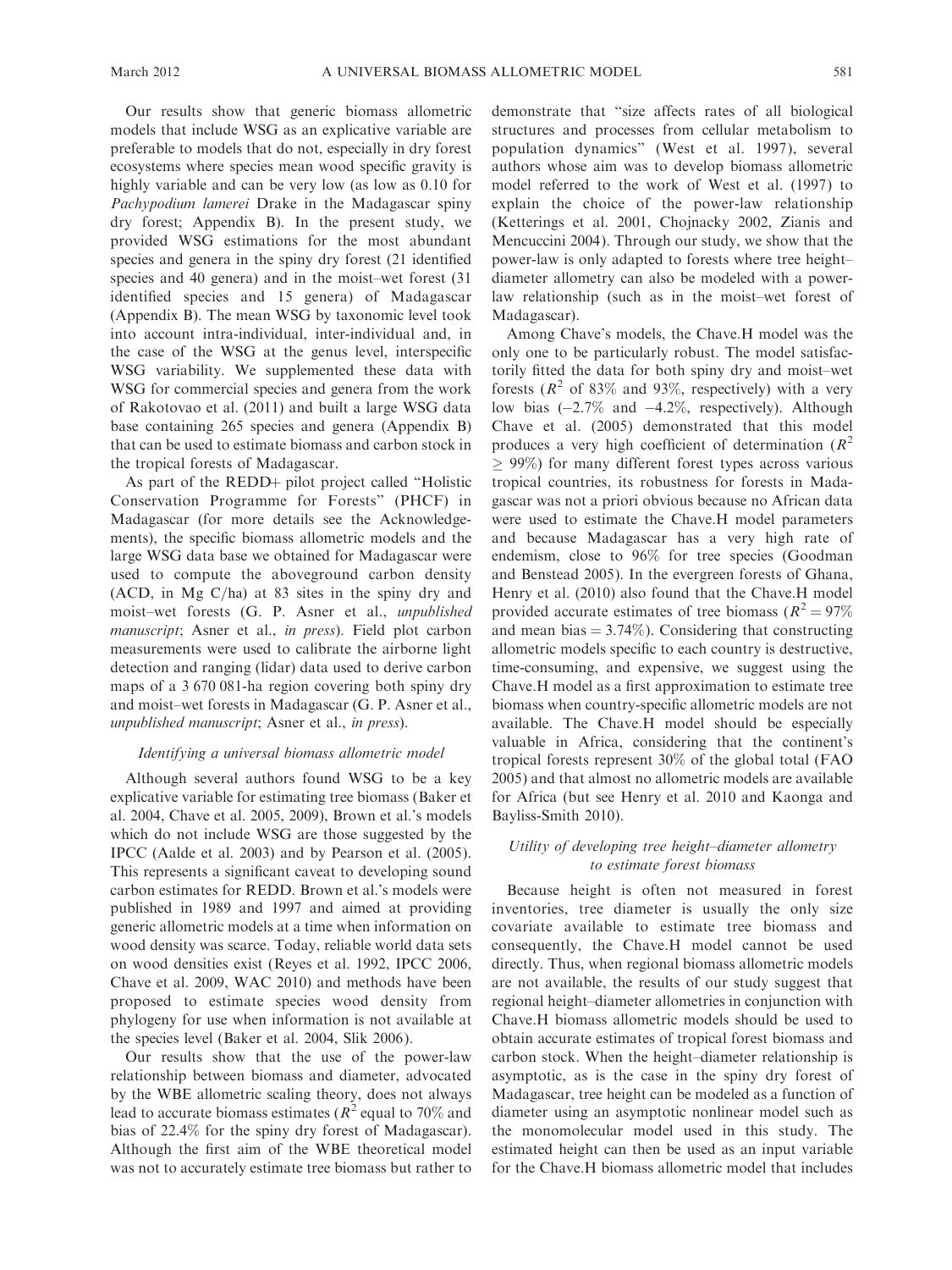height as a covariate. This approach was used in the PHCF REDD+ pilot-project to estimate ACD at cloud forest sites in the mountainous Tsaratanana region (northern Madagascar). These sites were characterized by higher altitude ( $> 2000$  m), higher precipitation ( $>$ 3000 mm/yr), and smaller trees compared to the sample sites used in the present study. For these cloud forest sites, a local height–diameter relationship was estimated based on a sample of trees and used in conjunction with the Chave.H wet forest model to estimate ACD (see Appendix 1 in G. P. Asner et al., unpublished manuscript). Measuring tree height and diameter in a forest is not destructive and has become relatively easy and affordable thanks to new instruments and technologies, such as the ultrasonic instrument used in this study, even in closed tropical forest canopies. The height measurement error using such instruments has been estimated to be close to 10%, which is sufficiently accurate to estimate reliable height–diameter allometry (Vieilledent et al. 2010). This approach should be advocated by international organizations for the application of REDD in poor countries that cannot afford to develop countryspecific biomass allometric models.

#### **ACKNOWLEDGMENTS**

The authors are very grateful for the help of the many people in Madagascar and in foreign institutes who participated in the research project. They personally thank all the Directeurs Régionaux de l'Environnement et des Forêts de Madagascar (MEF-Madagascar), Matthieu Tiberghien (GoodPlanet), Greg P. Asner (Carnegie Institution for Science), Alain Albrecht (IRD), Herintsitohaina Razakamanarivo (IRD), Matieu Henry (IRD), Philippe Collas de Chatelperron (Satob company), Barry Ferguson (University of East Anglia), Christian Camara (MBG), Chris Birkinshaw (MBG), Pascal Danthu (Cirad), Sylvain Mahazotahy (WWF), Théodule Tovosaona (lumberjack), Ludg Ratobiarisaona (lumberjack), and all assistant botanists, workers, and people from local communities who welcomed us. This study is part of the Holistic Conservation Programme for Forests (PHCF) in Madagascar. The PHCF is a REDD+ pilot-project funded by the GoodPlanet Foundation with Air France as sole sponsor and is jointly implemented on the ground by WWF and Good Planet. The main goal of the project is to increase knowledge on forest carbon using complementary approaches: field inventories, allometry, analysis of high-resolution Spot and lidar images, soil organic carbon assessment, and so on.

#### LITERATURE CITED

- Aalde, H., A. Abdelgadir, J. Penman, M. Gytarsky, and T. Hiraishi. 2003. Forest land. Good practice guidance for land use, land-use change and forestry. Institute for Global Environmental Strategies (IGES) for the IPCC, Kanagawa, Japan.
- Asner, G. P., J. Mascaro, H. C. Muller-Landau, G. Vieilledeut, R. Vaudry, M. Rasamolina, J. Hall, and M. van Breugel. In press. A universal airborne LiDAR approach for tropical forest carbon mapping. Oecologia. http://dx.doi.org/10.1007/ s00442-011-2165-z
- Baker, T. R., et al. 2004. Variation in wood density determines spatial patterns in Amazonian forest biomass. Global Change Biology 10:545–562.
- Blanc, L., M. Echard, B. Herault, D. Bonal, E. Marcon, J. Chave, and C. Baraloto. 2009. Dynamics of aboveground

carbon stocks in a selectively logged tropical forest. Ecological Applications 19:1397–1404.

- Brown, S. 1997. Estimating biomass and biomass change of tropical forests: a primer. Technical report, FAO Forestry Paper 134. FAO, Rome, Italy.
- Brown, S., A. J. R. Gillespie, and A. E. Lugo. 1989. Biomass estimation methods for tropical forests with applications to forest inventory data. Forest Science 35:881–902.
- Chave, J., et al. 2005. Tree allometry and improved estimation of carbon stocks and balance in tropical forests. Oecologia 145:87–99.
- Chave, J., R. Condit, S. Aguilar, A. Hernandez, S. Lao, and R. Perez. 2004. Error propagation and scaling for tropical forest biomass estimates. Philosophical Transactions of the Royal Society B 359:409–420.
- Chave, J., D. Coomes, S. Jansen, S. L. Lewis, N. G. Swenson, and A. E. Zanne. 2009. Towards a worldwide wood economics spectrum. Ecology Letters 12:351–366.
- Chojnacky, D. C. 2002. Allometric scaling theory applied to FIA biomass estimation. Pages 96–102 in R. E. McRoberts, G. A. Reams, P. C. Van Deusen, and J. W. Moser, editors. Proceedings of the Thrid Annual Forest Inventory and Analysis Symposium. General Technical Report NC-230. U.S. Department of Agriculture, Forest Service, North Central Research Station, St. Paul, Minnesota, USA.
- Ebeling, J., and M. Yasue. 2008. Generating carbon finance through avoided deforestation and its potential to create climatic, conservation and human development benefits. Philosophical Transactions of the Royal Society B 363:1917–1924.
- Enquist, B. J., J. H. Brown, and G. B. West. 1998. Allometric scaling of plant energetics and population density. Nature 395:163–165.
- Enquist, B. J., and K. J. Niklas. 2001. Invariant scaling relations across tree-dominated communities. Nature 410:655–660.
- FAO. 2005. Global forest resources assessment 2005. Technical report. Food and Agriculture Organization of the United Nations, Rome Italy.
- Fox, J. C., C. K. Yosi, P. Nimiago, F. Oavika, J. N. Pokana, K. Lavong, and R. J. Keenan. 2010. Assessment of aboveground carbon in primary and selectively harvested tropical forest in Papua New Guinea. Biotropica 42:410–419.
- Gibbs, H., S. Brown, J. Niles, and J. Foley. 2007. Monitoring and estimating tropical forest carbon stocks: making REDD a reality. Environmental Research Letters 2:045023.
- Goodman, S. M., and J. P. Benstead. 2005. Updated estimates of biotic diversity and endemism for Madagascar. Oryx 39:73–77.
- Henry, M., A. Besnard, W. A. Asante, J. Eshun, S. Adu-Bredu, R. Valentini, M. Bernoux, and L. Saint-Andre. 2010. Wood density, phytomass variations within and among trees, and allometric equations in a tropical rainforest of Africa. Forest Ecology and Management 260:1375–1388.
- Hijmans, R. J., S. E. Cameron, J. L. Parra, P. G. Jones, and A. Jarvis. 2005. Very high resolution interpolated climate surfaces for global land areas. International Journal of Climatology 25:1965–1978.
- Ihaka, R., and R. Gentleman. 1996. R: a language for data analysis and graphics. Journal of Computational and Graphical Statistics 5:299–314.
- IPCC. 2006. Guidelines for national greenhouse gas inventories. Prepared by the National Greenhouse Gas Inventories Programme. Technical report. The Intergovernmental Panel on Climate Change, IPCC/IGES, Kanagawa, Japan.
- Kaonga, M. L., and T. P. Bayliss-Smith. 2010. Allometric models for estimation of aboveground carbon stocks in improved fallows in eastern Zambia. Agroforestry Systems 78:217–232.
- Ketterings, Q. M., R. Coe, M. van Noordwijk, Y. Ambagau, and C. A. Palm. 2001. Reducing uncertainty in the use of